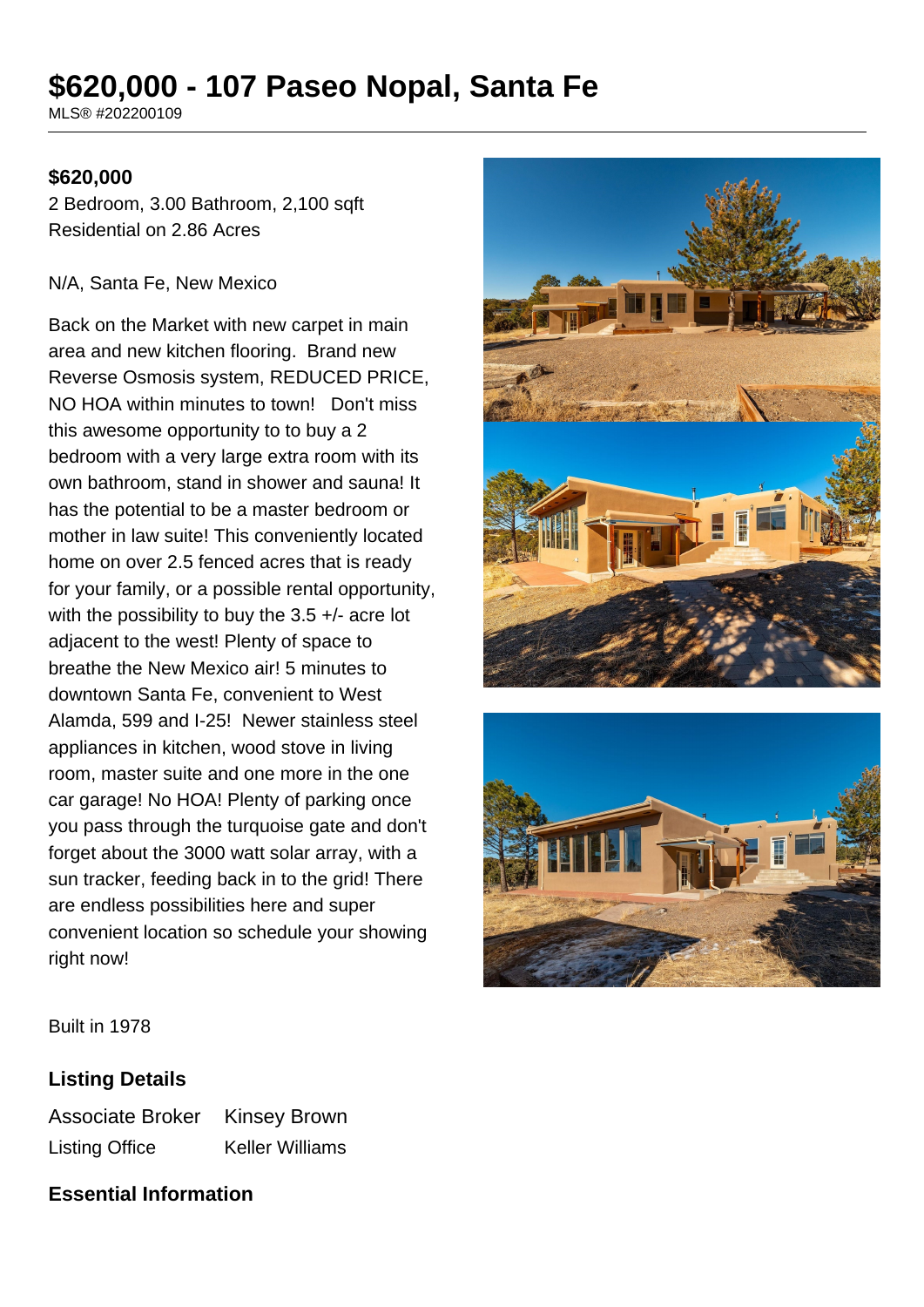| MLS®#             | 202200109                  |
|-------------------|----------------------------|
| Price             | \$620,000                  |
| <b>Bedrooms</b>   | 2                          |
| Bathrooms         | 3.00                       |
| <b>Full Baths</b> | 1                          |
| <b>Half Baths</b> | 1                          |
| Square Footage    | 2,100                      |
| Square Footage    | G 2,001 - 2,500            |
| Acres             | 2.86                       |
| <b>Year Built</b> | 1978                       |
| <b>Type</b>       | Residential                |
| Sub-Type          | Single Family              |
| <b>Style</b>      | North New Mexico, Pueblo   |
| Status            | <b>Pending Please Show</b> |

# **Community Information**

| Address      | 107 Paseo Nopal     |
|--------------|---------------------|
| Area         | 2-SF City Limits NW |
| Subdivision  | N/A                 |
| City         | Santa Fe            |
| County       | Santa Fe            |
| <b>State</b> | <b>New Mexico</b>   |
| Zip Code     | 87507               |

# **Amenities**

| <b>Features</b>       | Out Buildings, RV Parking Available, Sauna, Water Purification, Wetbar,<br><b>Wine Cellar</b> |  |
|-----------------------|-----------------------------------------------------------------------------------------------|--|
| <b>Parking Spaces</b> | 8                                                                                             |  |
| # of Garages          | $\mathbf 1$                                                                                   |  |
| Garages               | <b>Attached, Direct Entry</b>                                                                 |  |
| <b>Interior</b>       |                                                                                               |  |
| <b>Interior</b>       | Carpet, Concrete, Laminate                                                                    |  |
| Appliances            | Dishwasher, Dryer, Range/Oven, Refrigerator, Washer, Other - See<br><b>Remarks</b>            |  |
| Heating               | Forced Air, Propane, Stove - Wood, Passive Solar                                              |  |
| Cooling               | Evaporative - Central                                                                         |  |
| <b>Fireplaces</b>     | Wood Burning, Wood Stove                                                                      |  |

## **Exterior**